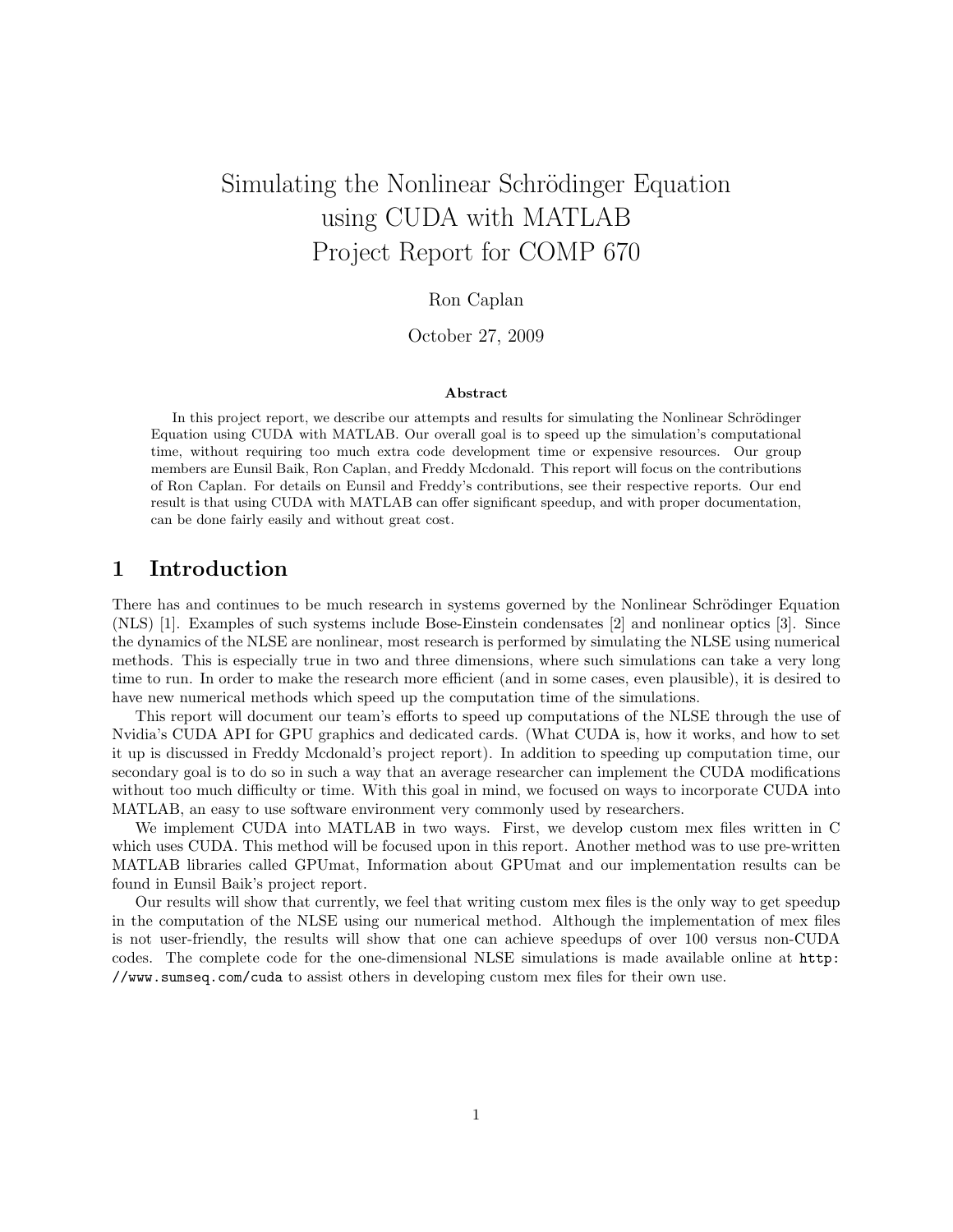## 2 The Nonlinear Schrödinger Equation

The one-dimensional nondimentionalized NLSE is given by:

$$
i\Psi_t + a\nabla^2 \Psi + V(x)\Psi + s|\Psi|^2 \Psi = 0,
$$
\n(1)

where  $\Psi$  is the value of the wave function,  $V(x)$  is the potential function, and a and s are constants determined by the applications. The sign of s determines if the nonlinearity is 'focusing/attractive' or 'defocusing/repulsive'. For this report, our solution to the NLS that we are simulating has  $V(x) = 0$ , however we leave  $V(x)$  in our code to keep it more general (we do however, assume  $V(x)$  is real valued).

#### 2.1 Example Problem for 1D NLSE

In order to test our codes we need an example problem which we know the exact solution to. In this regard we use the following one-dimensional sech soliton[4]:

$$
\Psi(x,t) = \sqrt{2} \operatorname{sech}(\sqrt{2}(x - x_0 - ct))e^{i(cx + \frac{2-c^2}{2}t)},\tag{2}
$$

where c is the velocity of the soliton and  $x_0$  is its initial position. The soliton describes a sech-shaped curve in the modulus squared which propagates without dispersion or dissipation. A depiction of such a soliton within our simulations is given in Fig. 1.



Figure 1: Example of a bright soliton solution to the NLSE in our simulations.

### 3 Numerical Method and Initial Implementation

There are many ways to numerically integrate the NLSE. The scheme we use is the classic fourth-order Runga-Kutta (RK4) in time and second order central differencing (CD) in space. This scheme is the simplest explicit finite difference scheme for the NLSE that is conditionally stable that we can find. Once the principles of the CUDA implementation are understood, more advanced schemes could be used (such as High-Order Compact Schemes, Mimetic operators, etc).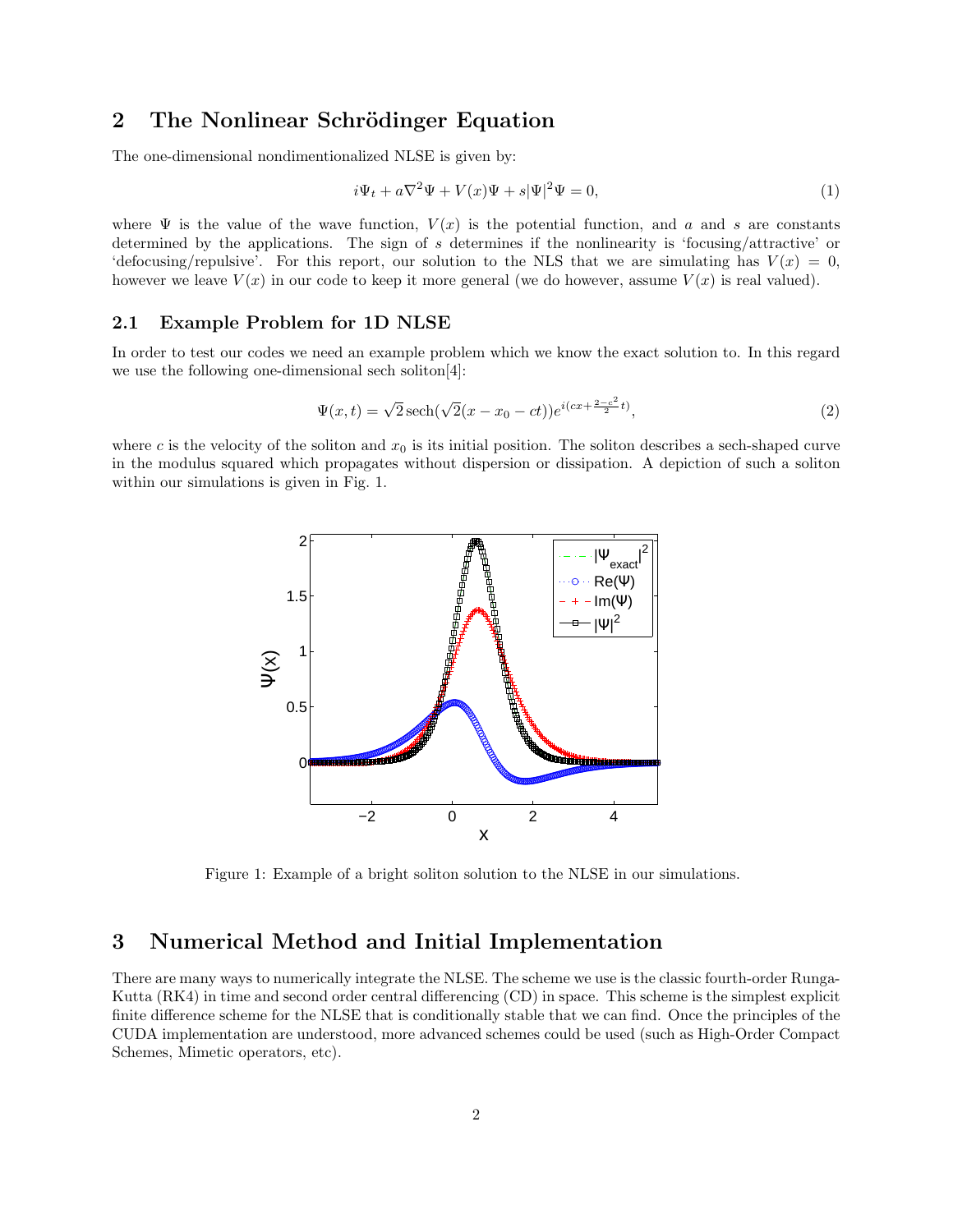Our computational grid consists of  $N$  grid points. We then discretize the wave function of the NLSE as

$$
\Psi(x,t) \equiv \Psi_j^n,\tag{3}
$$

where n is the current time step and j is the spatial position on the grid. Therefore we have that  $t = nk$ where  $k = \Delta t$  and  $x = x_0 + jh$  where  $h = \Delta x$ . We define the end time of the simulation as  $t_{\text{end}} = kt_{\text{res}}$  and the spatial end points as  $x_{\min} = x_0$  and  $x_{\max} = x_0 + (N-1)h$ . Therefore  $n \in [0, t_{\text{res}}]$  and  $j \in [0, N-1]$ .

### 3.1 Fourth-Order Runga-Kutta and Central Difference

To implement the RK4 scheme, we first write the semi-discrete form of Eq. (1) as:

$$
\left. \frac{\partial \Psi_j}{\partial t} \right|_{t=nk} = F(\Psi_j^n) = i(a\nabla^2 \Psi_j^n + (V_j + s|\Psi_j^n|^2) \Psi_j^n),\tag{4}
$$

and then the RK4 is described as [5]:

$$
\Psi_j^{n+1} \approx \Psi_j^n + \frac{k}{6} \left( k_1 + 2k_2 + 2k_3 + k_4 \right),\tag{5}
$$

.

where

$$
k_1 = F(\Psi_j^n),
$$
  $k_2 = F(\Psi_j^n + \frac{\Delta t}{2}k_1),$   
\n $k_3 = F(\Psi_j^n + \frac{\Delta t}{2}k_2),$   $k_4 = F(\Psi_j^n + \Delta t k_3).$ 

To evaluate the Laplacian in Eq. (4) we use the CD scheme defined by

$$
\nabla^2 \Psi_j^n \approx \frac{\Psi_{j+1}^n - 2\Psi_j^n + \Psi_{j-1}^n}{h^2}
$$

From trial and error, we have found that in order to ensure numerical stability, we must set the time step as:

$$
k \le \frac{h^2}{a\sqrt{2}}.\tag{6}
$$

Thus, whenever we make the spatial step smaller, the time step must also decrease substantially.

#### 3.2 MATLAB Implementation

As already mentioned, one of our goals is to produce a method to create very fast computations of the NLSE for researchers who may not be advanced programmers. In this light, we chose to develop our odes in MATLAB. One of the drawbacks of MATLAB is computation speed for large problems, which can be fixed by the use of custom mex files. Mex is a C/FORTRAN compiler interface in MATLAB that allows one to use compiled C or FORTRAN code seamlessly in MATLAB. NVIDIA also seeing the advantages of MATLAB have produces a CUDA enabled mex compiler called nvmex. Therefore we will develop our code using C with CUDA and compile the code into a mex file which anyone can use with MATLAB. (It should be pointed out however, that the mex files must be recompiled when using the code on a different platform than it was originally developed).

Our original implementation of the RK4+CD scheme is a non-mex MATLAB code previously written by Ron Caplan consisting of two script files. One file is the main body of the code, while the other is a function which evaluates  $F(\Psi)$  of Eq. 4. Thus, for each time step, the script file calls the function script file four times. All the time steps are in a single loop and after a given number of steps, the current wave function is visualized and compared to the exact solution.

In order to have accurate timing results, we need to write a mex version of the code. This is because mex files are generally faster than script files, and since CUDA can only be implemented using mex files, we want to ensure fairness when comparing computation times.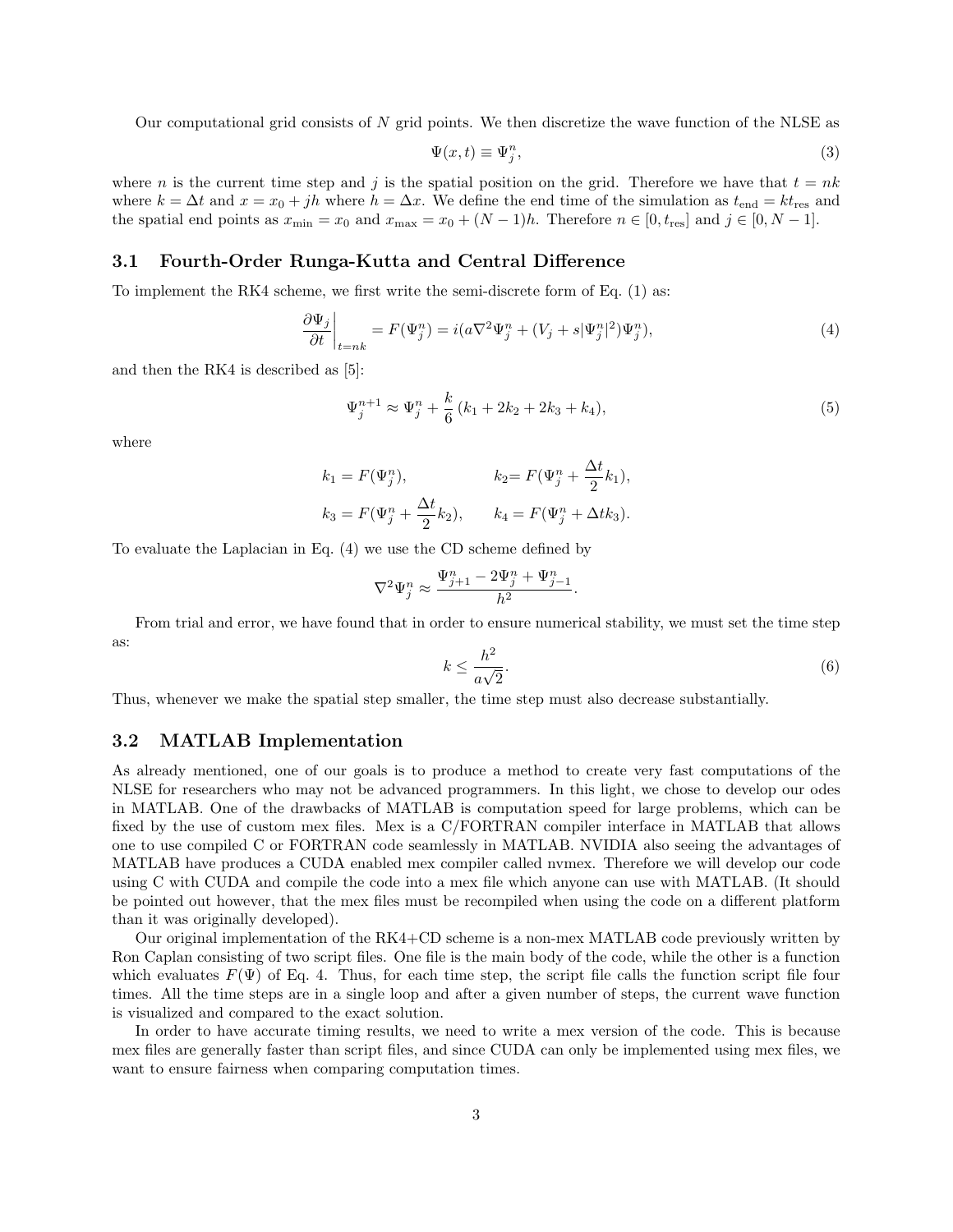#### 3.3 Mex Implementation

To formulate a mex version of our script code, we simply mimic the script function, but use a mex file to evaluate  $F(\Psi)$  instead of the script. It also converts the solution to single precision, evaluates the function, and then converts the result back to double precision. We do this because most affordable CUDA cards can only handle single precision variables, and so to ensure fair timings, we have both codes convert to single precision and then back to double (MATLAB's native format).

It should be noted that when using a mex file, complex variables are split into their real and imaginary parts. Thus, we have to rewrite  $F(\Psi)$  into its real and imaginary parts separately. Writing  $F(\Psi)$  in this way we have

$$
F(\Psi)_{j}^{\text{real}} = -\frac{a}{h^{2}} (\Psi_{j+1}^{\text{imag}} - 2\Psi_{j}^{\text{imag}} + \Psi_{j-1}^{\text{imag}}) - s\Psi_{j}^{\text{imag}} [(\Psi_{j}^{\text{real}})^{2} + (\Psi_{j}^{\text{imag}})^{2}] - V_{j}\Psi_{j}^{\text{imag}}
$$
\n
$$
F(\Psi)_{j}^{\text{imag}} = \frac{a}{h^{2}} (\Psi_{j+1}^{\text{real}} - 2\Psi_{j}^{\text{real}} + \Psi_{j-1}^{\text{real}}) - s\Psi_{j}^{\text{real}} [(\Psi_{j}^{\text{real}})^{2} + (\Psi_{j}^{\text{imag}})^{2}] + V_{j}\Psi_{j}^{\text{real}}
$$
\n(7)

A small bug worth mentioning is that if the initial condition is fully real, then the C-pointer in the mex file to the imaginary part of  $\Psi$  is null-valued which causes a segmentation fault. To fix this, we check to see if there is an imaginary part of the initial condition, and if not, allocate an imaginary vector of size N manually.

Porting the script file into a mex file did speed up the code as predicted. Two results are shown in Fig. 2. The results are promising because if the CUDA code has significant speedup when compared to



Figure 2: Examples of Speedup for using mex files versus script files in MATLAB. Both runs simulate the NLSE bright soliton with an end time of 50 and velocity of  $c = 0.25$ . Each timing is the time of computation of all the  $F(\Psi)$  calls. Run 1 (top) has parameters:  $h = 1/10$ ,  $N = 650$ , tres = 4715. Run 2 (bottom) has:  $h = 1/20$ ,  $N = 1299$ ,  $tres = 18875$ .

the mex implementation, then that speedup is even more impressive when compared to the original script implementation. Now that we have a mex version of the code, we wish to implement CUDA.

### 4 CUDA

CUDA is an API developed by Nvidia to allow one to run computations using C or FORTRAN on specific Nvidia GPU cards. The GPU cards are designed to be massively parallel, and hence have great potential for speedup. For an introduction to CUDA, details on how to set up the CUDA drivers, SDK, and MATLAB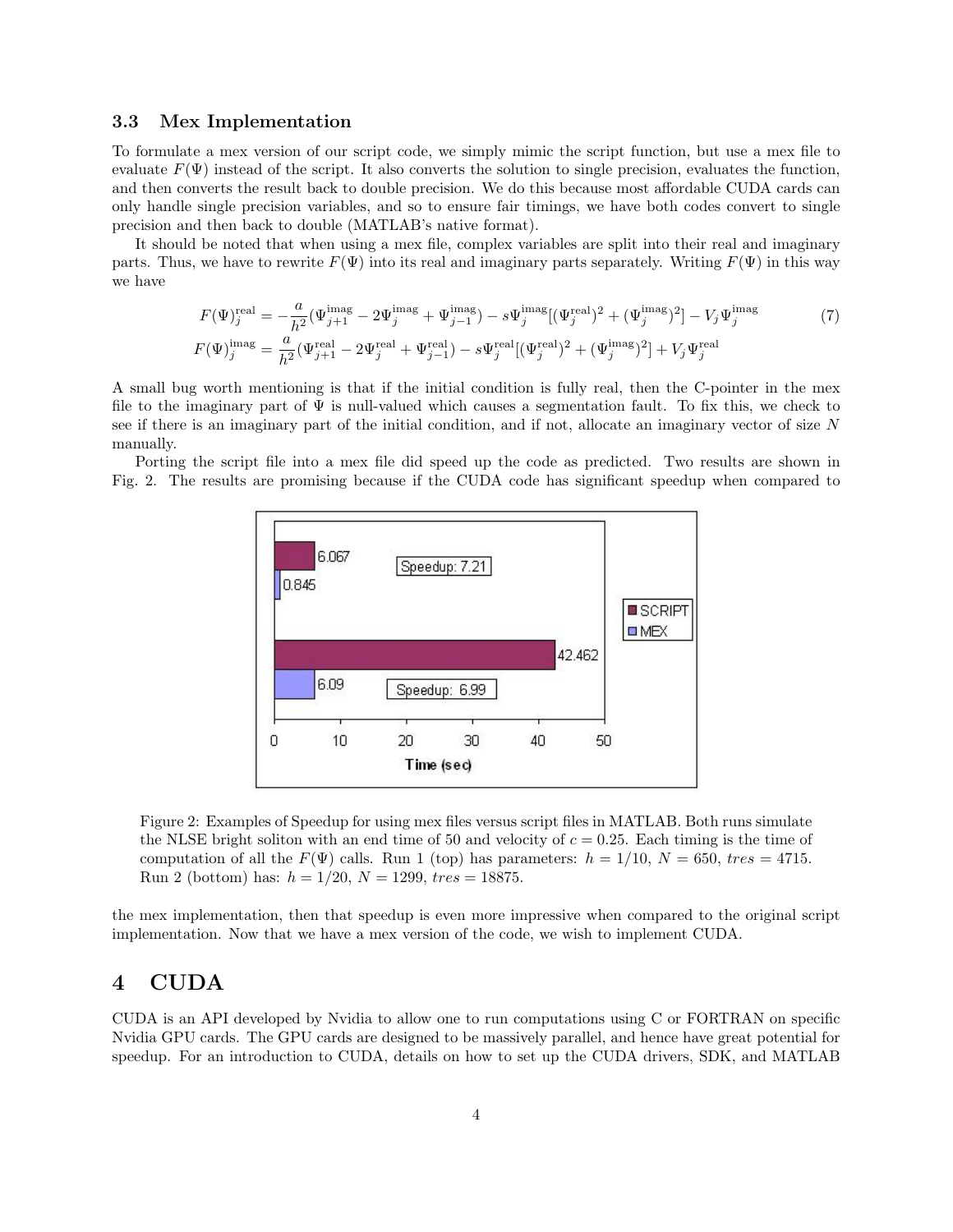

Figure 3: Results for simulating NLS using our script code, mex code, and version 1 of our CUDA mex code. We see that the CUDA code runs much more slowly than the non-CUDA codes. The timings record the time taken for all computations of  $F(\Psi)$ . The run takes 7543 time steps with a vector size of  $N = 1249$ . The GPU used is a very low-end CUDA card (8400GS) with 512MB memory with 1 multi-process unit containing 8 processing cores.

connectivity on a Windows or Linux PC, as well as an introduction to debugging and analysis tools, we refer the reader to Freddy Mcdonald's project report.

### 5 CUDA Mex Implementations of NLSE Simulations and Results

We now describe our CUDA implementations and show the results. We have successfully developed three versions of CUDA mex files, each one improving on the latter. All mex implementations were developed by Ron Caplan with support from the other team members.

### 5.1 Implementation 1: Single Call

Our first implementation was to directly port our mex file into a CUDA enabled version. However, in order for the GPU to evaluate  $F(\Psi)$ , the real and imaginary parts of  $\Psi$  (as well as  $V(x)$ ) need to be transferred from the CPU to the GPU and then, after computation, must be transfered back to the CPU. This process must be done at every function call. Thus, we have memory transfers of five vectors of size N occurring four times for each time step. Since memory transfers are the slowest part of any CUDA code, we did not expect this code to give us any speed up. As can be seen in Fig. 3, not only was there no speedup, but the CUDA code performs much more slowly then the mex code (or even the original script code). In order to improve the performance, we rewrite the CUDA mex code to limit the number of memory transfers.

### 5.2 Implementation 2: Multiple Step

In order to minimize memory transfers, we change the code so that instead of just  $F(\Psi)$  being computed in the mex file, a chunk of complete time steps are computed. Thus we divide our number of time steps into chunks, so that only five N sized memory transfers are computed per chunk of time steps. Obviously, the smaller the chunk size, the more transfers will be required. This creates a trade-off since typically, one would like to plot and analyze the wave function periodically throughout the simulation. However, the more frames one wants to view, the more memory transfers, and the less performance.

In the CUDA mex file, the time steps are computed using several CUDA kernels. This is necessary because since each evaluation of  $F(\Psi)$  requires the previous evaluation's data, there is an issue when using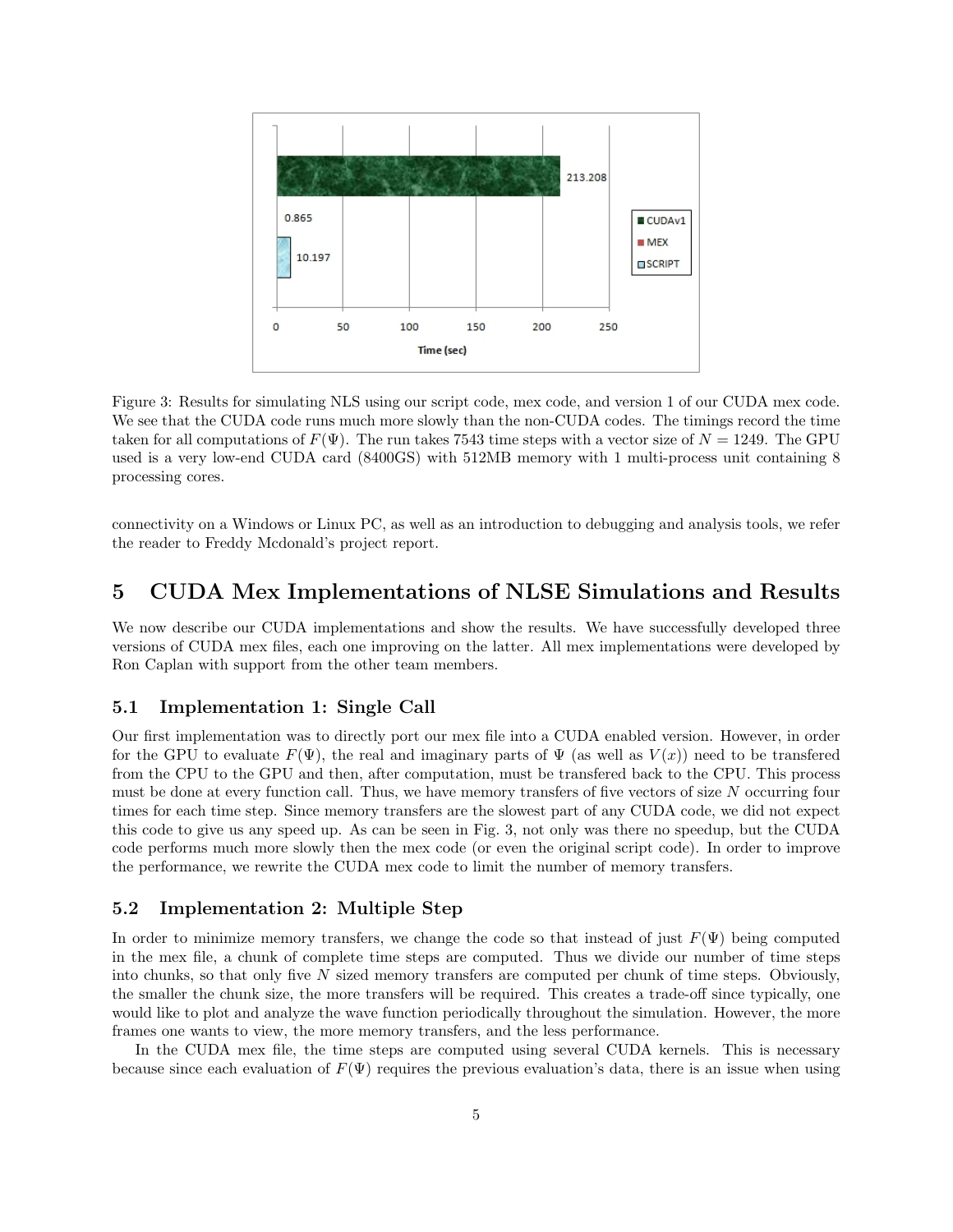vectors longer than the CUDA block size. This is because, even if one synchronizes the threads in the block, the edges of the block require data from the adjacent block's computation, which may not have yet been computed. Therefore, each step in the RK4+CD algorithm must be computed in its own kernel call. Another issue which requires that we use multiple kernel calls is that when running CUDA on a GPU that is also being used to control the primary display driver of the PC, there is a 2-5 second timeout. That is, if a kernel takes more than 2-5 seconds (depending on the platform) to run, the display driver cuts out and the code crashes. This prohibits us from making the time step loop for the chunk of steps within a kernel. However as previously discussed, this would not work regardless due to the synchronization issues (although perhaps with more thought, that problem could be overcome).

In addition to changing the CUDA mex code, we also rewrote our non-CUDA mex code to use chunks fo time steps as well. We did this in order to ensure fair timing comparisons. Our timing results are shown in Fig. 4. The results show that we do get some speedup using the CUDA mex code, but only for very large



Figure 4: Results for simulating NLS using version 2 of our CUDA mex code. We see that the CUDA code runs faster than the non-CUDA code for very large N. The timings record the time taken for all computations of  $F(\Psi)$ . The run takes 500 time steps. The GPU used is the saem as in Fig. 3.

 $N$ , and even then, the speedup is very small. When we tested even higher values of  $N$ , the code crashes the systems display driver. However, this was not due to the memory becoming full, as we are able to run simulations with the same value of  $N$  using our third version of the CUDA code.

### 5.3 Implementation 3: Using Shared Memory

Since the performance of version 2 of our CUDA mex code was less than desirable, we wish to improve upon it. According to the CUDA documentation [6], accesses to the GPU's global memory have latency of over 100 times that of shared memory. This latency is also about 300 times the number of clock cycles than a multiplication or addition. Therefore, the use of shared memory is also suggested where possible. In our NLSE code, when computing  $F(\Psi)$ , there are a total of 22 global memory accesses per cell, which means (keeping boundary conditions in mind)  $22(N-2) + 2 = 22N - 42$  total global accesses per  $F(\Psi)$ .

Our goal is to use shared memory to limit the number of global memory accesses. To do this, we set each computational block to allocate shared memory, and transfer the real and imaginary values of Ψ needed for that block into the shared memory. We then use the  $\Psi$  values in shared memory for our computation of Eq. 7. We cannot do this for all cells in the block because the cells at the edges of the block must access values that are contained in the adjacent cells which are outside the block sized vector of shared memory. Thus, for the boundary cells of the block, we use the global memory computation of Eq. 7 from version 2.

Shared memory has a maximum size of 16KB per block. Thus, we need to make sure that we set the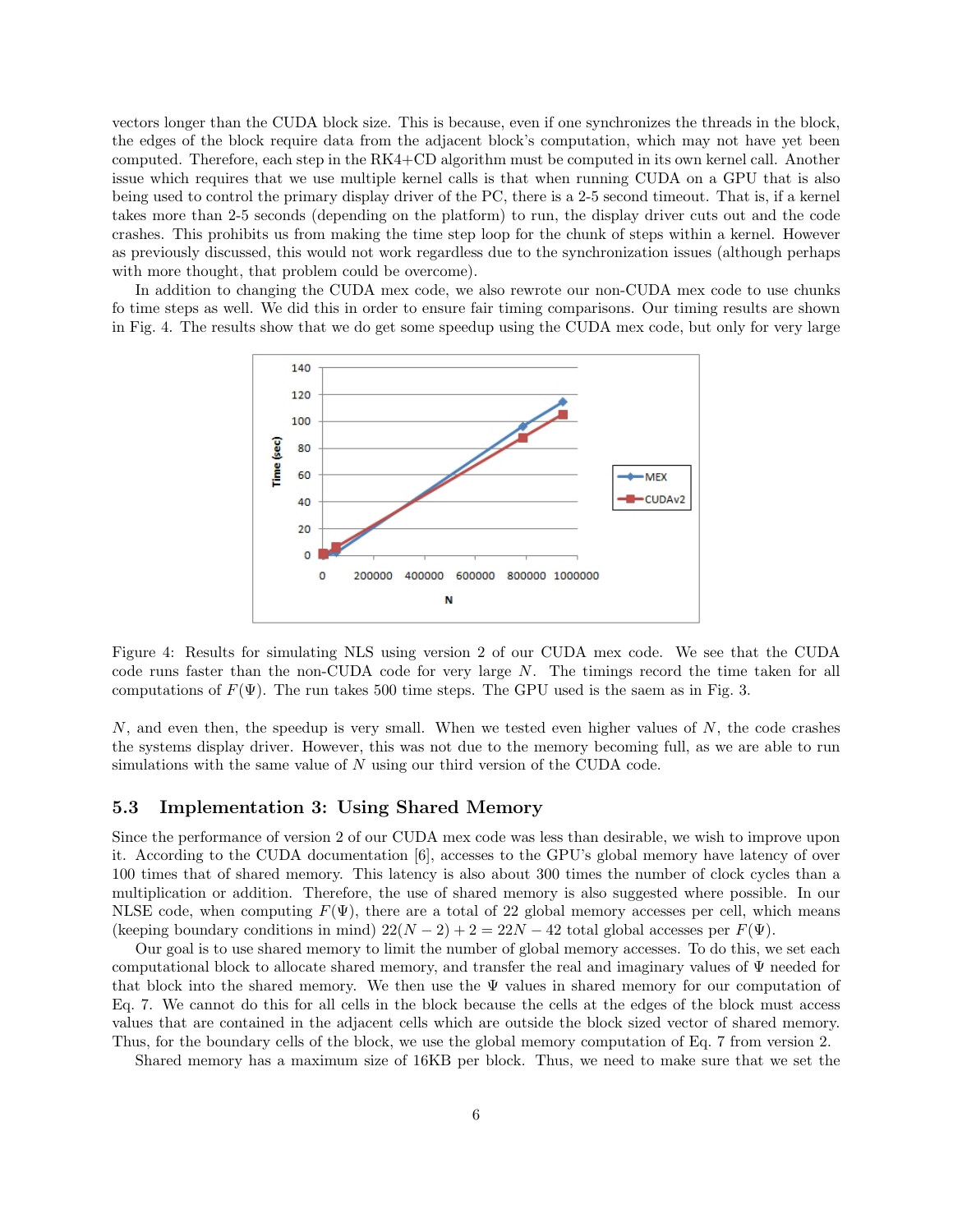block size low enough so that we can fit the shared memory that we need. The maximum size a CUDA block can be is 512 cells, however we determined that theoretically, only a block size of 256 or lower can be used for our problem. Unfortunately, setting the block size to 256 often causes the program to fail, so we instead set the block size to 128. It should be noted that this consideration is independent of N.

After these improvements, we have lowered the number of global memory accesses from  $22N - 42$  to  $4(N-2-\frac{N}{128})+22\frac{N}{128}+2\approx 4.14N-6$ , a significant decrease (about 17N total less global accesses). As this report was being prepared, it was realized that this number can be decreased even more since only the cell calls which cross the boundaries of the block are a problem, and therefore once can do a 'mixed' computation of Eq. 7.

Our timing results for version 3 of our CUDA mex code are given in Fig. 5. We see that for large N



Figure 5: Results for simulating the NLSE using version 3 of our CUDA mex code. Left: The timing results using the time taken for all computations of  $F(\Psi)$ . Right: Speedup plot of the timings. We see that using shared memory has improved the performance of the code greatly, with a maximum speedup of around 4. The GPU used for the timings is the same as in Fig. 3.

we observe decent speedup (about 4) in our simulations. For a GPU card that costs around \$30, we feel this is promising. Although having a value of  $N \approx 1000000$  for a 1D problem is almost never done, this is significant for 3D problems, where even a modest grid size of  $100 \times 100 \times 100$  yields 1000000 cells. Therefore we feel that the maximum benefit of using CUDA will be in 2D and 3D NLSE codes.

We now report our timings using a better (and more expensive) GPU card. The new card (GTX275 with 896MB memory and 30MPs equaling 240 processor cores) is around \$220 and hence is still quite affordable when compared to the high-end Tesla cards which run into the thousands. Our results are shown in Fig. 6. We see that using the more advanced card greatly increases our speedup. Through other testing we have been able to get this speed up to be of order 100 times faster then the non-CUDA mex code. Since the mex code was shown to be order 10 faster then our original MATLAB script code, we have succeeded in producing a speedup of 1000 from our original script code!

Although we have achieved our objective of speeding up our NLSE simulations using CUDA, the development of the custom mex files was labor intensive, and not straight forward for someone with little C programming experience. Since one of our goals was to have our CUDA code methodology available for researchers without too much trouble, this difficulty is troubling. Although through the use of the documentation that our team has produced this issue is minimized, we nevertheless explored a different MATLAB implementation of CUDA called GPUmat.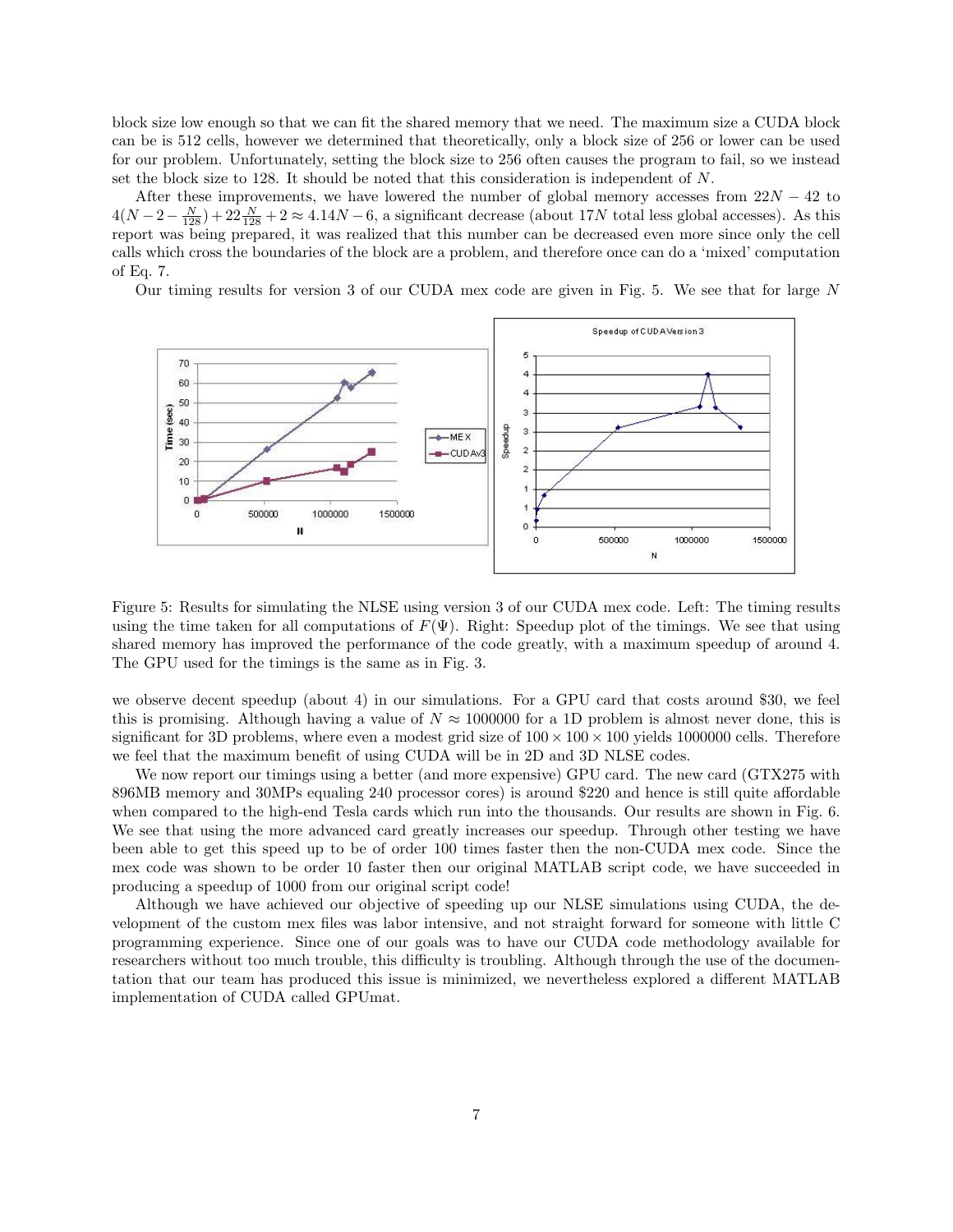

Figure 6: Results for simulating the NLSE using version 3 of our CUDA mex code on a better GPU card. Both simulations were run for 10000 time steps with one frame. Run 1 had  $N = 131110$  while run 2 had  $N = 524439$ . The timings given are 'walltime', not just the computation of  $F(\Psi)$ . Even so, we see that the speedup is very significant even for modest values of N.

# 6 GPUmat

GPUmat is a library of custom CUDA-enabled mex files developed and maintained by the GP-you Group (http://www.gp-you.org) which allows a MATLAB user to almost seamlessly use CUDA from MATLAB. There is no compiling or C programming required for its use, making it easy for researchers to implement. For more details on GPUmat, its setup, its advantage and disadvantages, as well as our implementation of the NLSE code using it and the results, we refer the reader to Eunsil Baik's project report.

The conclusion reached there was that the GPUmat implementation of the NLSE codes ran much slower than even the original script code, thereby making its use inadvisable. However, the GP-you group as well as other groups are continuing to work on the development, so the final decision on the use of GPUmat and its equivalents is still open-ended.

# 7 Conclusion

Our primary goal in this project was to use CUDA with MATLAB to speed up computations of the NLSE. We feel this goal has been met. Our secondary goal was to allow the benefits of using CUDA to be easily accessible to researchers who do not have a lot of time on their hands for code development. This goal was not met as well as we would have liked. We now summarize our results and give suggestions for future work.

#### 7.1 Summary of Results

The use of CUDA enabled GPU devices to speed up computation of the NLSE is highly recommended. By writing custom CUDA-enabled mex files for MATLAB, we were able to observe speedups of around 5 for a \$30 range GPU, and speedups of over 100 for a \$220 range GPU. It is our prediction that using Tesla GPUs would provide even greater speedup, drastically reducing computation time for researchers.

The development of the custom mex files does take some time and effort. It is not straight forward, nor is it easy to set up a CUDA environment. This may discourage some from implementing their codes using CUDA. However, we have provided a user manual for setting up CUDA as well as this, and our other team members reports in order to eliminate this setback. Another approach to using CUDA with MATLAB is to use GPUmat and its equivalents. Although we did not succeed in seeing any speedup using this method,